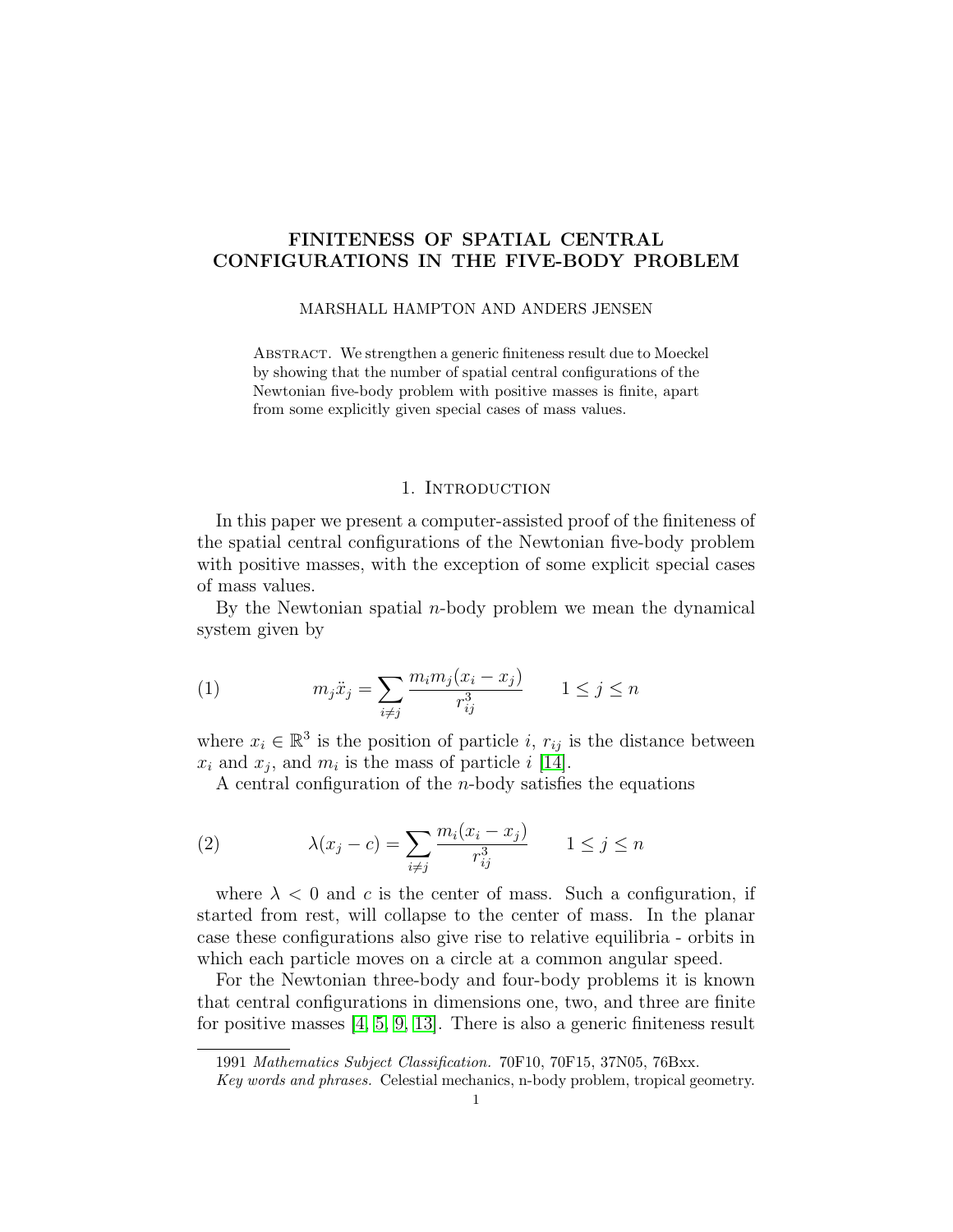for 'Dziobek configurations' which applies to the case we are studying [\[11\]](#page-11-5) since the dimension of our configurations is  $n-2$ .

The five-body problem is of particularly interest in this context because of the known continuum of planar central configurations for the five-body problem if one negative mass is permitted [\[15\]](#page-11-6). Recently Alain Albouy and Vadim Kaloshin have proved that the planar fivebody central configurations are finite apart from some explicitly given special cases [\[2\]](#page-11-7).

We have proven (with computer assistance on exact computations) the following result:

Theorem 1.1. There are finitely many central configurations of the Newtonian spatial five-body problem with the possible exception of some mass parameter values which vanish on an explicitly given set of polynomials.

The proof of this theorem is given by the remainder of our paper. In Section [2](#page-1-0) we briefly review the necessary tropical geometry. Following that we describe the equations we used in Section [3.](#page-3-0) The exceptional cases are given in Table 1 of Section [4](#page-4-0) along with a description of the tropical prevariety of our equations. The next two sections [\(5](#page-5-0) and [6\)](#page-8-0) give details of the two most complicated cases that arose from the tropical prevariety.

# 2. Tropical geometry

<span id="page-1-0"></span>Our proof strategy will be the same as that of [\[5\]](#page-11-2), but we will use the language of tropical geometry. Our equations for central configurations (described in Section [3\)](#page-3-0) define an algebraic variety in the algebraic torus  $(C^*)^{10}$ . Instead of proving that the algebraic variety has dimension 0 we will attempt to prove that its tropical variety is a polyhedral fan of dimension 0. Both varieties depend on the choice of masses. We will consider these masses as being unknown positive real numbers. In this section we give the necessary definitions in tropical geometry and refer to [\[20,](#page-11-8) Chapter 9] for a general introduction.

**Definition 2.1.** Let  $I \subseteq \mathbb{C}[x_1,\ldots,x_n]$  be an ideal and  $\omega \in \mathbb{R}^n$  a vector. For a monomial  $x^v := x_1^{v_1} \cdots x_n^{v_n}$  with  $v \in \mathbb{N}^n$  we define its  $\omega$ -degree as  $\omega \cdot v$ . The initial form  $\text{in}_{\omega}(f)$  of a polynomial  $f \in \mathbb{C}[x_1, \ldots, x_n]$  is the sum of all terms of f with maximal  $\omega$ -degree. The initial ideal of I with respect to  $\omega$  is defined as  $\text{in}_{\omega}(I) := \langle \text{in}_{\omega}(f) : f \in I \rangle$ .

We note that the initial ideal is not always a monomial ideal.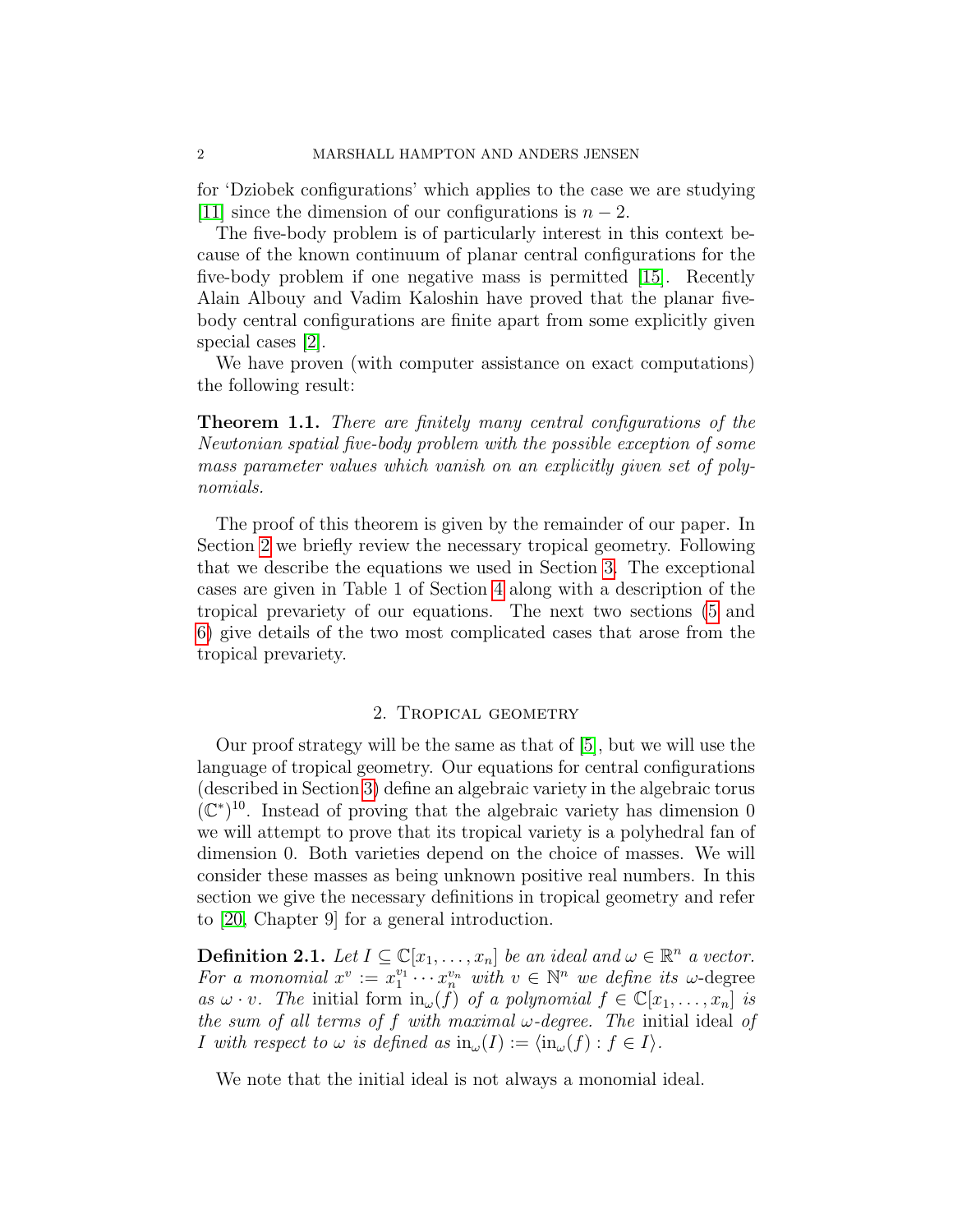**Definition 2.2.** The tropical variety of an ideal  $I \subseteq \mathbb{C}[x_1,\ldots,x_n]$  is the set

 $T(I) := \{ \omega \in \mathbb{R}^n : \text{in}_{\omega}(I) \text{ does not contain a monomial} \}.$ 

For an ideal  $J \subseteq \mathbb{C}[x_1,\ldots,x_n]$  and a polynomial  $f \in \mathbb{C}[x_1,\ldots,x_n]$  we define the saturation  $(J : f^{\infty}) := \{ g \in \mathbb{C}[x_1, \ldots, x_n] : \exists m : gf^m \in J \}.$ The saturation  $(in_{\omega}(I): x_1 \cdots x_n^{\infty})$  is  $\langle 1 \rangle$  if and only if  $\omega \notin T(I)$ .

The tropical variety  $T(I)$  can be thought of as a polyhedral fan. In the case where I is homogeneous,  $T(I)$  is the support of a subfan of the *Gröbner fan* of I. The Gröbner fan of I consists of all cones which are closures of maximal sets of vectors in  $\mathbb{R}^n$  giving rise to the same initial ideal of I.

The following theorem was first stated by Bieri and Groves in terms of valuations. A proof in the language of initial ideals was given in [\[20\]](#page-11-8), see also [\[7,](#page-11-9) Chapter 8]. It will be essential for our arguments.

**Theorem 2.3** (Bieri Groves). Let  $I \subseteq \mathbb{C}[x_1,\ldots,x_n]$  be a prime ideal and let d be the dimension of the variety  $V(I) \subseteq (\mathbb{C}^*)^n$  defined by I. The tropical variety  $T(I)$  is the support of a pure d-dimensional polyhedral fan.

It is not difficult to prove that if  $I = \bigcap_i Q_i$  then  $T(I) = \bigcup T(I)$ √  $\overline{Q_i}),$ see for example [\[7\]](#page-11-9). Therefore, if  $I$  is not a prime ideal, we can apply the theorem to a primary decomposition of  $I$  to get the largest dimension of a cone in  $T(I)$ .

For our purpose it will suffice to compute  $T(I)$  and see that it is zero-dimensional to conclude that  $V(I)$  is zero-dimensional. A first approximation to  $T(I)$  comes from the following description, see [\[20\]](#page-11-8).

**Proposition 2.4.** Let  $I \subseteq \mathbb{C}[x_1,\ldots,x_n]$ . The following identity holds

$$
T(I) = \bigcap_{f \in I} T(\langle f \rangle).
$$

Given a set of generators  $f_1, \ldots, f_m$  of I we may compute the *tropical* prevariety  $\bigcap_i T(\langle f_i \rangle)$  defined by  $f_1, \ldots, f_m$ . However, the prevariety does not equal  $T(I)$  in general. The software Gfan [\[8\]](#page-11-10) will compute the prevariety as a polyhedral fan. For each cone in this fan of positive dimension we wish to check if the cone is contained in  $T(I)$ . It is possible that some relative interior points are in  $T(I)$  and others are not. To check if a single ray  $\omega$  is contained in  $T(I)$  we can in theory compute  $\text{in}_{\omega}(I)$ . However, computing initial ideals is usually done by computing a Gröbner basis  $([19, Corollary 1.9])$  $([19, Corollary 1.9])$  $([19, Corollary 1.9])$ . This computation is not feasible in our setting. Indeed, if we could compute a Gröbner basis for I we would also know the dimension of I.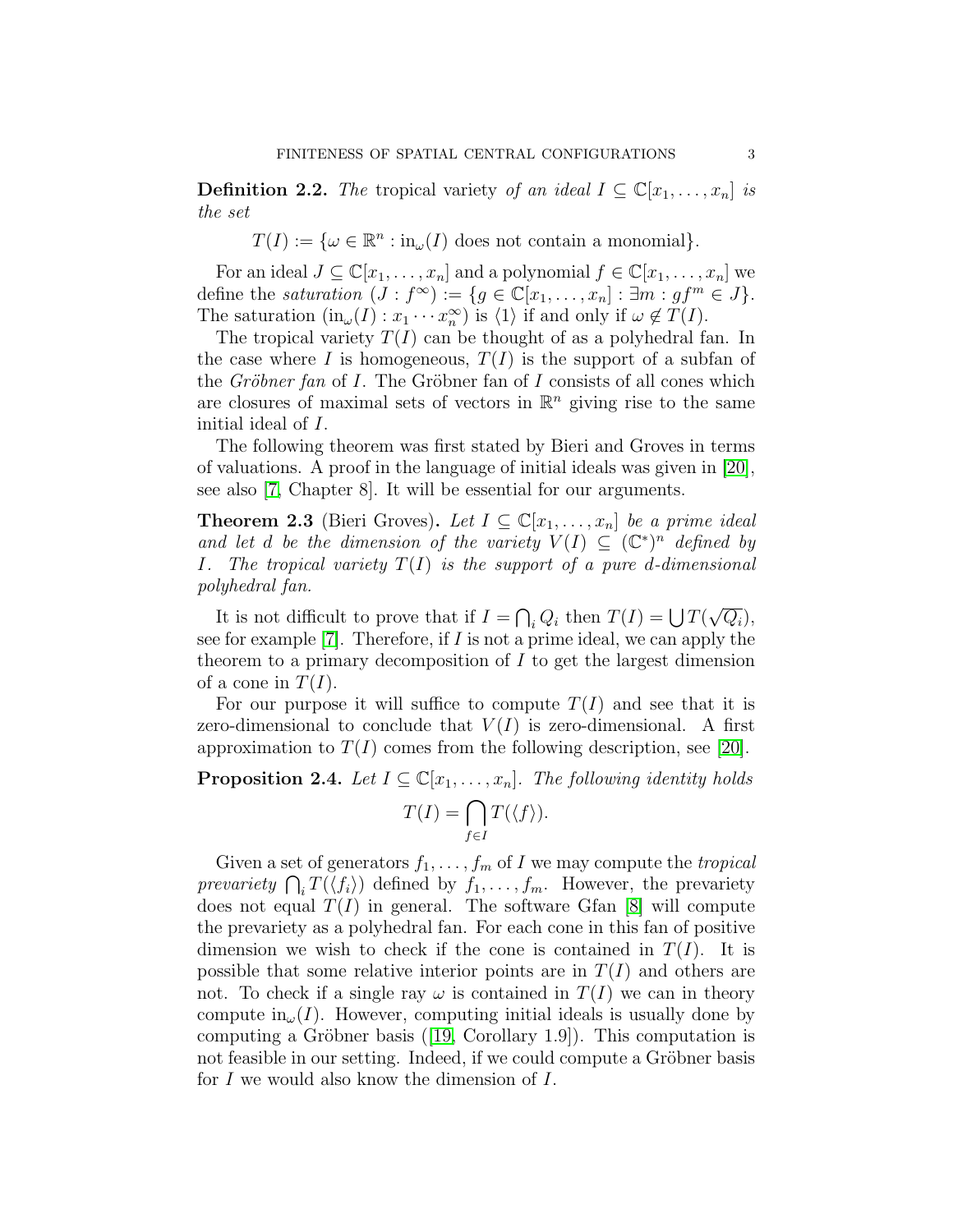Instead we will approximate  $\text{in}_{\omega}(I)$  by choosing a big generating set for I and taking initial forms with respect to  $\omega$ . If the ideal generated by these initial forms contains a monomial, then so does  $\text{in}_{\omega}(I)$ .

We need two more properties of tropical varieties. First, tropical varieties are balanced which implies that a tropical variety in 1-dimensional space  $\mathbb R$  is either empty, the origin or all of  $\mathbb R$ . Second, a rational projection of a tropical variety to a linear subspace is again a tropical variety. This follows from [\[6,](#page-11-12) Theorem 3.1] and the possibility to do multiplicative changes of coordinates in the Laurent polynomial ring. Putting this together we get that to show that a tropical variety  $T(I)$  equals the origin, it suffices to show that  $T(I) \cap \{ \omega \in \mathbb{R}^n : \sum_i \omega_i \geq 0 \} = \{ 0 \}.$ 

# 3. Equations for the spatial case

<span id="page-3-0"></span>We will use two versions of the Albouy-Chenciner equations for central configurations (originally described in [\[1\]](#page-11-13)). The first version is identical to that discussed in [\[5\]](#page-11-2), namely the polynomial versions (with denominators cleared) of

(3) 
$$
f_{ij} = \sum_{k=1}^{n} m_k \left[ S_{ik} (r_{jk}^2 - r_{ik}^2 - r_{ij}^2) + S_{jk} (r_{ik}^2 - r_{jk}^2 - r_{ij}^2) \right] = 0
$$

where  $S_{ij} = r_{ij}^{-3} + \lambda$ . We choose to set  $\lambda = -1$ , which can be done without loss of generality because of the homogeneity of the equations above. We will refer to these as the symmetric Albouy-Chenciner equations. We will denote the complete set of the  $f_{ij}$  as  $\mathcal{F}$ .

Gareth Roberts observed [\[16\]](#page-11-14) that a more restrictive set of equations can be obtained from the Albouy-Chenciner linear operator equations, namely

(4) 
$$
g_{ij} = \sum_{k=1}^{n} m_k S_{ik} (r_{jk}^2 - r_{ik}^2 - r_{ij}^2) = 0.
$$

Since  $g_{ij} \neq g_{ji}$ , these give 20 equations in the five-body problem. Since  $f_{ij} = g_{ij} + g_{ji}$  the  $f_{ij}$  equations are redundant but they were included in the tropical intersection calculation anyway in order to generate a more refined set of cones. These equations will collectively be denoted as  $\mathcal{G}$ .

Fifteen more 'Dziobek' equations were added [\[3\]](#page-11-15). Only five of these are independent, but all were included to preserve symmetry:

(5) 
$$
h_{ijkl} = (r_{ij}^{-3} - 1)(r_{kl}^{-3} - 1) - (r_{ik}^{-3} - 1)(r_{jl}^{-3} - 1) = 0
$$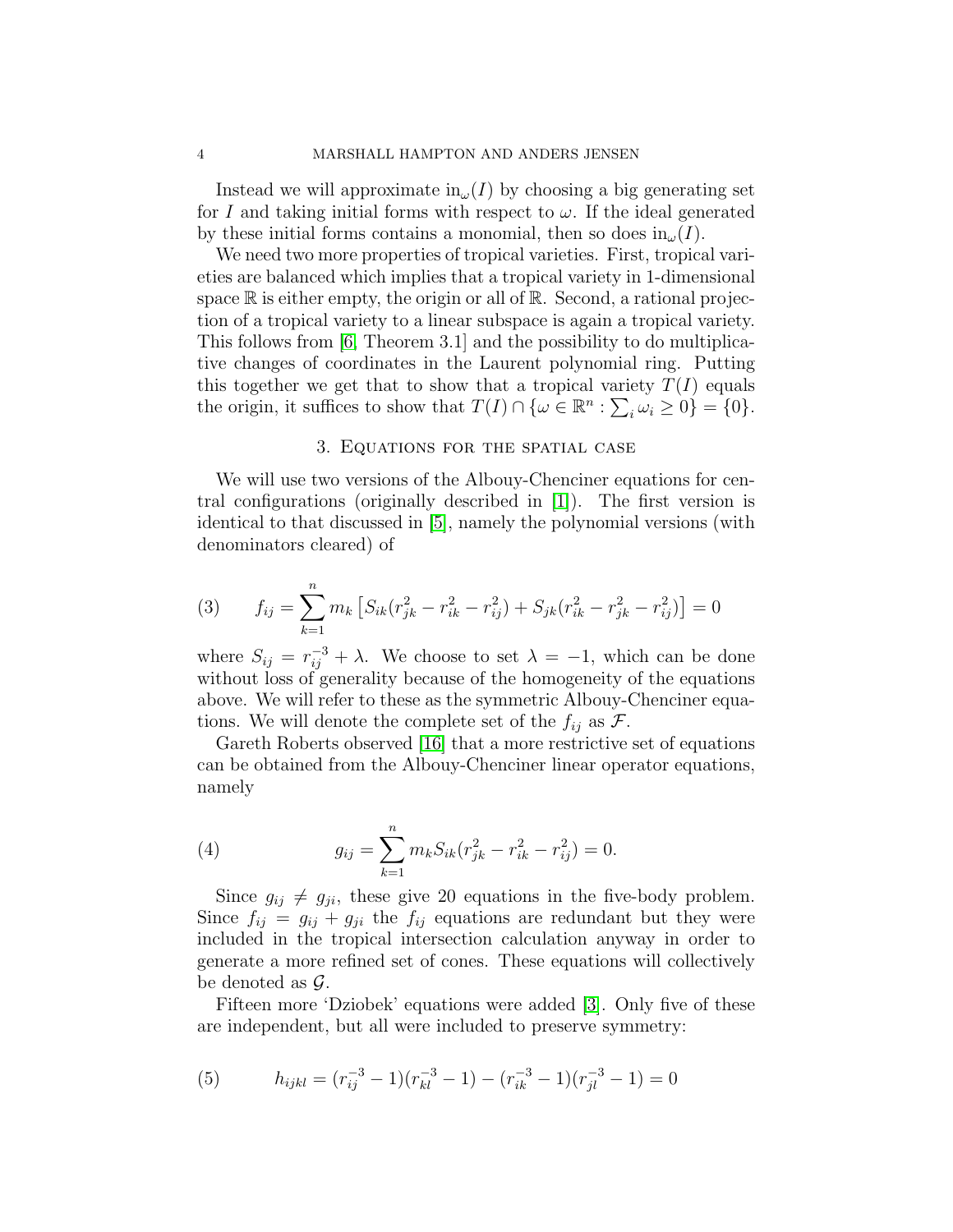where  $i, j, k$ , and l are distinct indices. The set of Dziobek equations will be denoted  $H$ .

The distances between five points in  $\mathbb{R}^3$  satisfy a single constraint, that the determinant of the Cayley-Menger matrix is zero:

(6) 
$$
e_{CM} = det \begin{pmatrix} 0 & 1 & 1 & 1 & 1 & 1 \\ 1 & 0 & r_{12}^2 & r_{13}^2 & r_{14}^2 & r_{15}^2 \\ 1 & r_{12}^2 & 0 & r_{23}^2 & r_{24}^2 & r_{25}^2 \\ 1 & r_{13}^2 & r_{23}^2 & 0 & r_{34}^2 & r_{35}^2 \\ 1 & r_{14}^2 & r_{24}^2 & r_{34}^2 & 0 & r_{45}^2 \\ 1 & r_{15}^2 & r_{25}^2 & r_{35}^2 & r_{45}^2 & 0 \end{pmatrix} = 0
$$

which we included in our set of equations.

Central configurations satisfy the equation  $U/I = -\lambda M$ , where I is the moment of inertia  $I = \frac{1}{N}$  $\frac{1}{M}\sum_{i < j} m_i m_j r_{ij}^2, \ \ M \ = \ \sum m_i, \ \ U \ =$  $\sum_{i \leq j} m_i m_j r_{ij}^{-1}$  (see for example [\[12\]](#page-11-16)). Since we chose  $\lambda = -1$  we have the equation

$$
e_{IU} = U - MI = 0
$$

This is redundant, as it is a consequence of the Albouy-Chenciner equations, but was included (in polynomial form, with cleared denominators) since we thought its simplicity and symmetry might be helpful in the analysis of the tropical prevariety.

In summary, in what follows we will be analyzing the ideal  $I_s :=$  $\langle \mathcal{F}, \mathcal{G}, \mathcal{H}, e_{CM}, e_{IU} \rangle$ .

### 4. The tropical prevariety

<span id="page-4-0"></span>We calculated the tropical prevariety of the set of 42 equations described in the previous section, using Gfan [\[8\]](#page-11-10). There were 576 rays, with 26 distinct types after considering the symmetry of the equations. In addition, there are 50 distinct cases of two-dimensional cones, 27 distinct cases of three-dimensional cones, 11 distinct cases of fourdimensional cones, and 3 distinct cases of five-dimensional cones.

Most of these cases can be easily dismissed by computing a Gröbner basis of the initial forms and saturating with respect to the  $r_{ij}$  and  $m_i$  variables. In many cases, if we eliminate the  $r_{ij}$  after saturating we obtain a sum over some subset of the masses (e.g.  $m_1+m_2+m_3$ ) within the elimination ideal, which means there are no positive mass solutions within that cone. However, for a few rays and one-dimensional cones there were some nonzero solutions for some choice of masses. Gröbner bases were calculated using Singular [\[18\]](#page-11-17) and Sage [\[17\]](#page-11-18).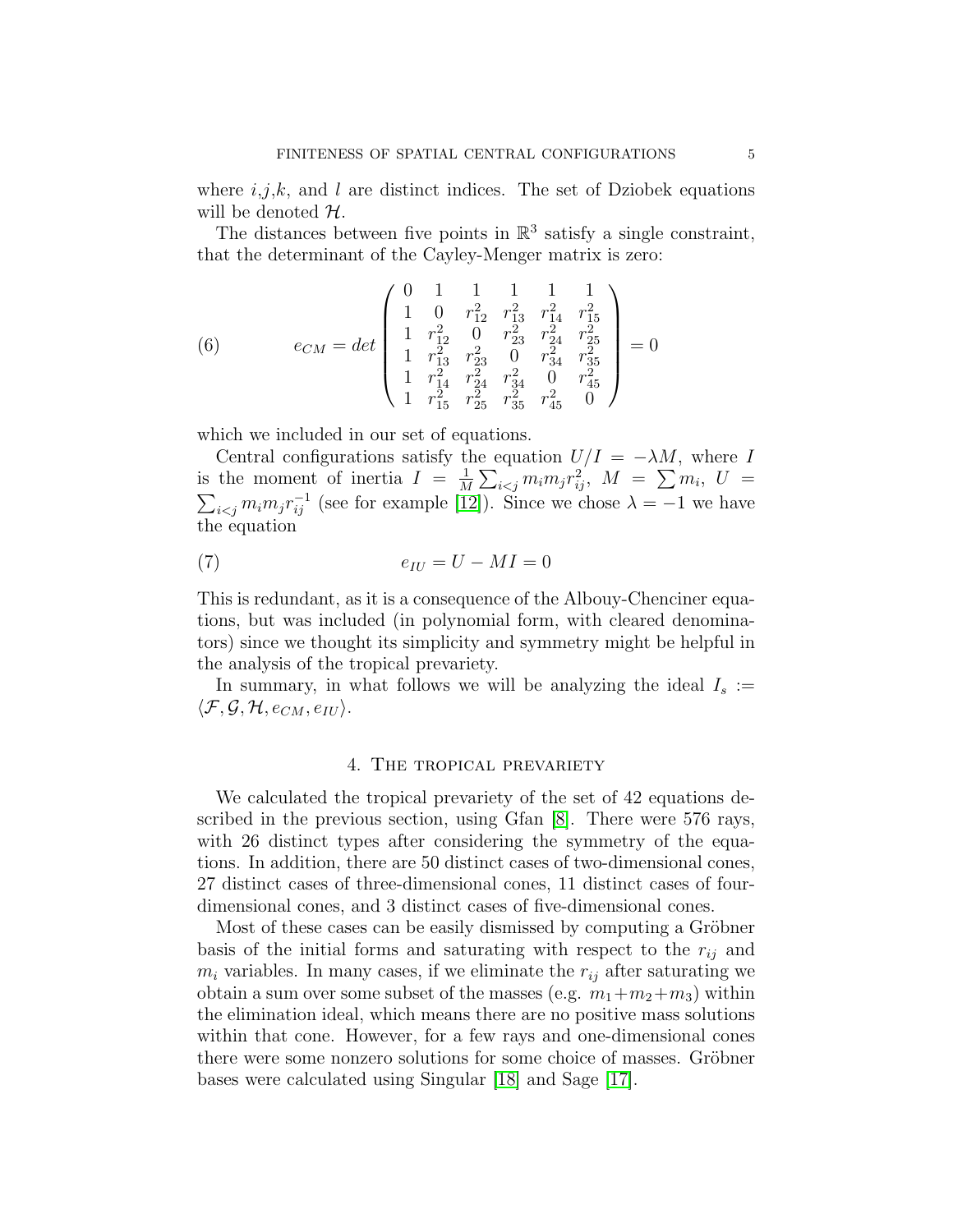Representatives of these exceptional cases are given in the following table along with the indices of the rays generating the cone and their directions. All polynomials listed for a given cone must be satisfied.

| Ray indices                  | Interior point                      | Exceptional polynomials            |
|------------------------------|-------------------------------------|------------------------------------|
| [59]                         | (1, 0, 0, 0, 0, 0, 0, 1, 1, 0)      | $m_1m_2 - m_3m_4 - m_3m_5$         |
| $\left\lceil 72\right\rceil$ | (1, 0, 0, 0, 0, 0, 0, 1, 1, 1)      | $(4m_1m_2-(m_3+m_4)^2)$            |
|                              |                                     | $-(m_3+m_5)^2+m_3^2$               |
| [59, 72]                     | (2,0,0,0,0,0,0,2,2,1)               | $m_3 - m_4 - m_5$                  |
|                              |                                     | $m_4^2 + 2m_4m_5 + m_5^2 - m_2m_1$ |
| $\left[193,210\right]$       | $(2, 2, -2, -2, 0, 2, 0, 2, 0, -2)$ | $m_1 - m_4$ , $m_2 - m_3$          |
| [210, 453]                   | (4, 4, 0, 0, 0, 4, 2, 4, 2, 0)      | $m_1 - m_4$ , $m_2 - m_3$          |
| [268, 453]                   | (4, 4, 0, 0, 0, 4, 3, 4, 3, 0)      | $m_1 - m_4$ , $m_2 - m_3$          |
| $\left[ 270\right]$          | (1, 1, 1, 0, 0, 0, 1, 0, 1, 1)      | see section 5                      |
| [275]                        | (1, 1, 1, 0, 1, 1, 0, 1, 0, 0)      | see section 6                      |

Table 1. Representatives of exceptional cases

# 5. A troublesome ray

<span id="page-5-0"></span>In this section we explain the possible exceptions to the finiteness result stemming from the ray with weight  $\omega_{270} = (1, 1, 1, 0, 0, 0, 1, 0, 1, 1)$ .

Recall that  $I_s = \langle \mathcal{F}, \mathcal{G}, \mathcal{H}, e_{CM}, e_{IU} \rangle$ . This is an ideal in  $\mathbb{R}[r_{12}, \ldots, r_{45}]$ . Our goal is to show that  $J := (\text{in}_{\omega_{270}}(I_s) : r_{12} \cdots r_{45}^{\infty})$  contains a monomial, or equivalently, that it is equal to  $\langle 1 \rangle$ .

We first consider the initial forms of the 15 Dziobek equations,  $H$ . Six of these are binomials. Among these are  $r_{12}^3 r_{13}^3 r_{34}^3 - r_{12}^3 r_{13}^3 r_{24}^3$  and  $r_{13}^3 r_{14}^3 r_{24}^3 - r_{13}^3 r_{14}^3 r_{23}^3$ . We conclude that  $r_{34}^3 - r_{24}^3$  and  $r_{24}^3 - r_{23}^3$  are in J. Similarly, the initial form  $-r_{13}^3r_{25}^3 + r_{13}^3r_{23}^3r_{25}^3 + r_{13}^3r_{15}^3r_{25}^3$  shows that  $r_{23}^3 + r_{15}^3 - 1$  is in J.

We now define  $J' = \langle$  initial forms of  $(\mathcal{F}, \mathcal{G}, e_{CM}, e_{IU})\rangle + \langle r_{34}^3 - r_{24}^3, r_{24}^3$  $r_{23}^3, r_{23}^3 + r_{15}^3 - 1 \rangle \subseteq J$ . Performing the substitutions  $r_{23}^3 \mapsto x, r_{24}^3 \mapsto$  $x, r_{34}^3 \mapsto x, r_{15}^3 \mapsto 1-x$  on the generators of J' and removing monomial factors, we get a new ideal whose generators do not contain  $r_{23}, r_{24}, r_{34}$  and  $r_{15}$ . Thus instead of considering J', we consider  $\tilde{J}' \subseteq$  $\mathbb{R}[r_{13}, r_{14}, r_{25}, r_{35}, r_{45}, x]$ . This ideal is easy to handle. We compute

$$
\begin{aligned} (\tilde{J}': r_{12}r_{13}r_{14}r_{25}r_{35}r_{45}x(m_1+m_5)^{\infty}) \cap \mathbb{Q}[m_1, m_5, r_{13}, r_{14}, r_{35}, r_{45}] \\ &= \langle m_1r_{14}^2 + m_5r_{45}^2, m_1r_{13}^2 + m_5r_{35}^2, r_{14}^2r_{35}^2 - r_{13}^2r_{45}^2 \rangle, \end{aligned}
$$

where we regard  $\tilde{J}'$  as an ideal in  $\mathbb{Q}[m_1, \ldots, m_5, r_{13}, r_{14}, r_{25}, r_{35}, r_{45}, x]$ . For every positive real choice of masses, we conclude that  $m_1 r_{14}^2$  +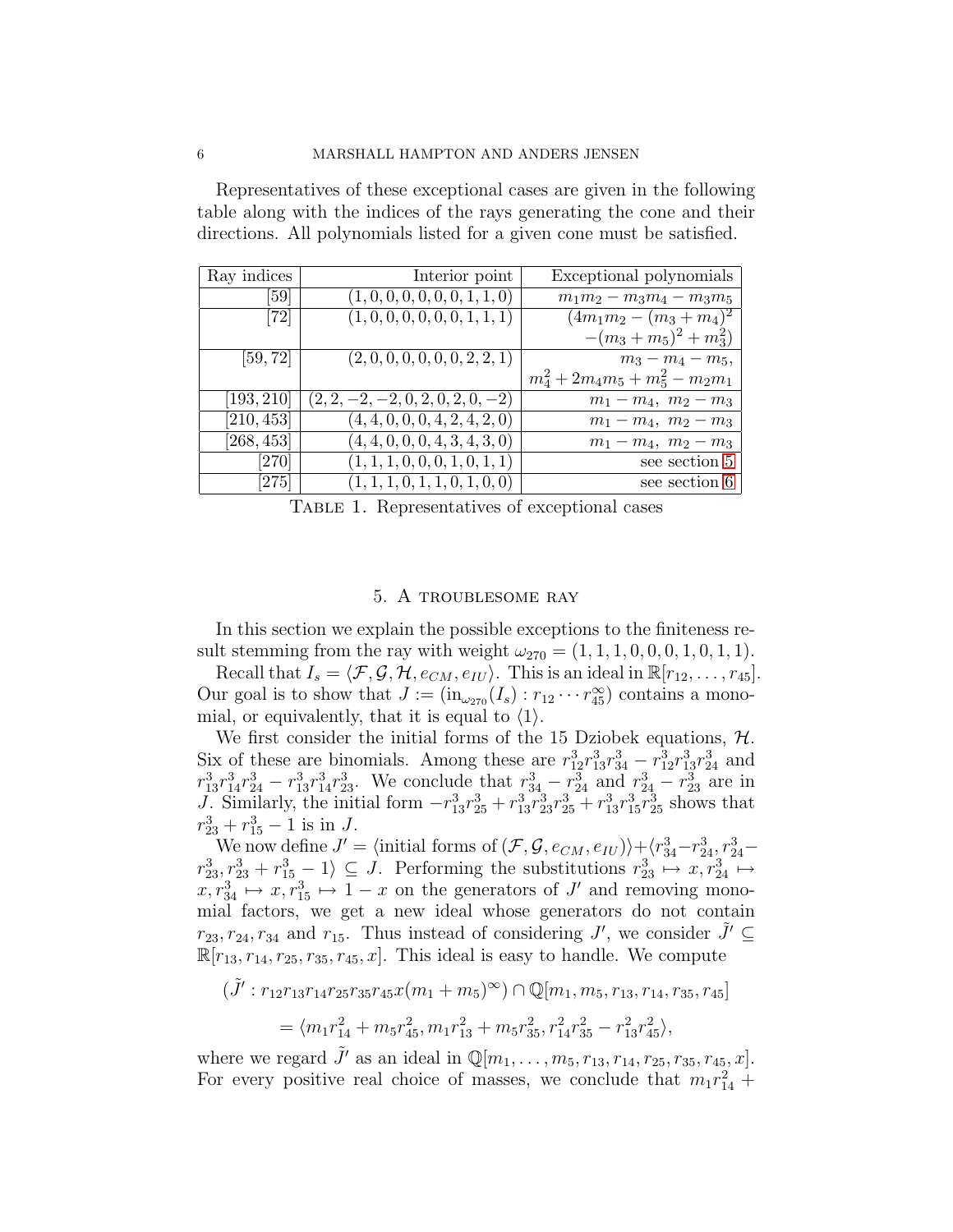$m_5r_{45}^2, m_1r_{13}^2 + m_5r_{35}^2, r_{14}^2r_{35}^2 - r_{13}^2r_{45}^2 \in J$ . Similarly, by choosing different subrings for the intersection we get that  $\{m_1r_{12}^2 + m_5r_{25}^2, r_{14}^2r_{25}^2$  $r_{12}^2 r_{45}^2, r_{13}^2 r_{25}^2 - r_{12}^2 r_{35}^2 \} \subseteq J.$ 

Now, define  $K = \langle m_1 r_{12}^2 + m_5 r_{25}^2, m_1 r_{14}^2 + m_5 r_{45}^2, m_1 r_{13}^2 + m_5 r_{35}^2, r_{14}^2 r_{35}^2$  $r_{13}^2r_{45}^2$ ,  $r_{14}^2r_{25}^2 - r_{12}^2r_{45}^2$ ,  $r_{13}^2r_{25}^2 - r_{12}^2r_{35}^2$ . Let  $d_1, d_2, d_3$  be the initial forms of the Dziobek equations which are not binomial or trinomials – there are only three up to sign. The ideals  $(((\langle d_i \rangle) \cap \mathbb{Q}[m_1, m_5, r_{12}, r_{13}, r_{14}])$ :  $r_{12}r_{13}r_{14}(m_1^3+m_5^3)^\infty$  equal

$$
\langle (r_{12}^3 - r_{14}^3)(m_1(r_{12}^3 - r_{14}^3)^2 + m_5(r_{12}^3 + r_{14}^3)^2) \rangle
$$
  

$$
\langle (r_{13}^3 - r_{14}^3)(m_1(r_{13}^3 - r_{14}^3)^2 + m_5(r_{13}^3 + r_{14}^3)^2) \rangle
$$
  

$$
\langle (r_{12}^3 - r_{13}^3)(m_1(r_{12}^3 - r_{13}^3)^2 + m_5(r_{12}^3 + r_{13}^3)^2) \rangle.
$$

We conclude that each of these generators, denoted  $k_i$ , are in  $J$  for every choice of positive masses. Similarly,  $((\tilde{J}' \cap \mathbb{Q}[r_{12}, r_{13}, r_{14}, r_{12}])$ :  $(m_1 + m_5)^\infty$  =  $\langle m_2 r_{12}^2 + m_3 r_{13}^2 + m_4 r_{14}^2 \rangle$  shows that J contains  $m_2 r_{12}^2 +$  $m_3r_{13}^2 + m_4r_{14}^2$  for every positive choice of masses.

So it suffices to consider the ideal  $\langle m_2 r_{12}^2 + m_3 r_{13}^2 + m_4 r_{14}^2, k_1, k_2, k_3 \rangle$ homogeneous in  $r_{12}$ ,  $r_{13}$ , and  $r_{14}$ , homogeneous in  $m_1$  and  $m_5$ , and homogeneous in  $m_2$ ,  $m_3$ , and  $m_4$ . If we dehomogenize by setting  $r_{14} = 1$ and  $m_5 = 1$  we obtain the following:

<span id="page-6-0"></span>(8) 
$$
(r_{12}^3 - 1)(r_{12}^6 + 2\frac{1 - m_1^3}{1 + m_1^3}r_{12}^3 + 1) = 0
$$

<span id="page-6-1"></span>(9) 
$$
(r_{13}^3 - 1)(r_{13}^6 + 2\frac{1 - m_1^3}{1 + m_1^3}r_{13}^3 + 1) = 0
$$

<span id="page-6-2"></span>(10) 
$$
(r_{12}^3 - r_{13}^3)(r_{12}^6 + 2\frac{1 - m_1^3}{1 + m_1^3}r_{12}^3r_{13}^3 + r_{13}^6) = 0
$$

(11) 
$$
r_{12}^2 m_2 + r_{13}^2 m_3 + m_4 = 0
$$

Equations [\(8\)](#page-6-0) and [\(9\)](#page-6-1) imply that both  $r_{12}$  and  $r_{13}$  lie on the unit circle at one of nine points, either at a root of unity or at one of the six locations given by the formula below, in which the choice of cube root is unspecified:

<span id="page-6-3"></span>
$$
\left(\frac{m_1^3 - 1 \pm 2I\sqrt{m_1^3}}{m_1^3 + 1}\right)^{1/3}.
$$

These roots are all distinct for positive  $m_1$ .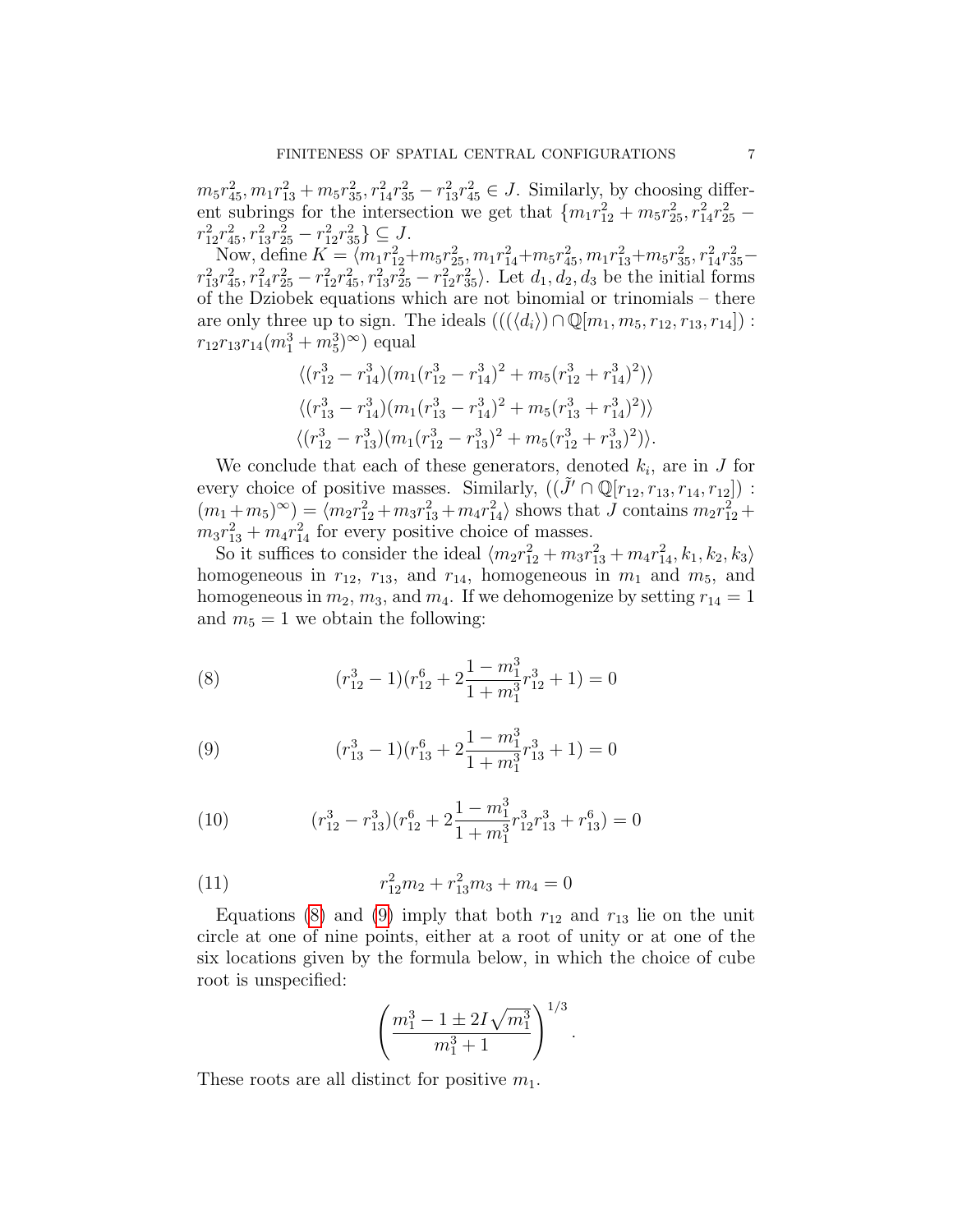

<span id="page-7-0"></span>FIGURE 1. Exceptional cases for ray 270 in the plane  $m_2 + m_3 + m_4 = 1.$ 

Equation [\(10\)](#page-6-2) imposes the further constraint that the ratio of the roots chosen for  $r_{12}$  and  $r_{13}$  must also be equal to one of the nine points described above; this in turn means that at least one of  $r_{12}$  and  $r_{13}$  must be a complex root of unity. In addition, the positivity of the masses combined with equation [\(11\)](#page-6-3) means that the imaginary parts of  $r_{12}^2$  and  $r_{13}^2$  must have opposite signs.

The consequence of this is that for each choice of  $m_1/m_5$  there are finitely many choices for  $m_2/m_4$  and  $m_3/m_4$ . By choosing both  $r_{12}$ and  $r_{13}$  to be roots of unity with opposing imaginary parts, we always have  $m_2 = m_3 = m_4$  as a solution. In Figure [1](#page-7-0) we show the other possibilities by normalizing  $m_2 + m_3 + m_4 = 1$  and projecting the set of positive mass solutions orthogonally onto the plane:

It is straightforward to obtain an explicit polynomial in the masses by eliminating the distance variables, but this polynomial is rather large and unwieldy; we believe the structure of the real solutions is much clearer in the above system.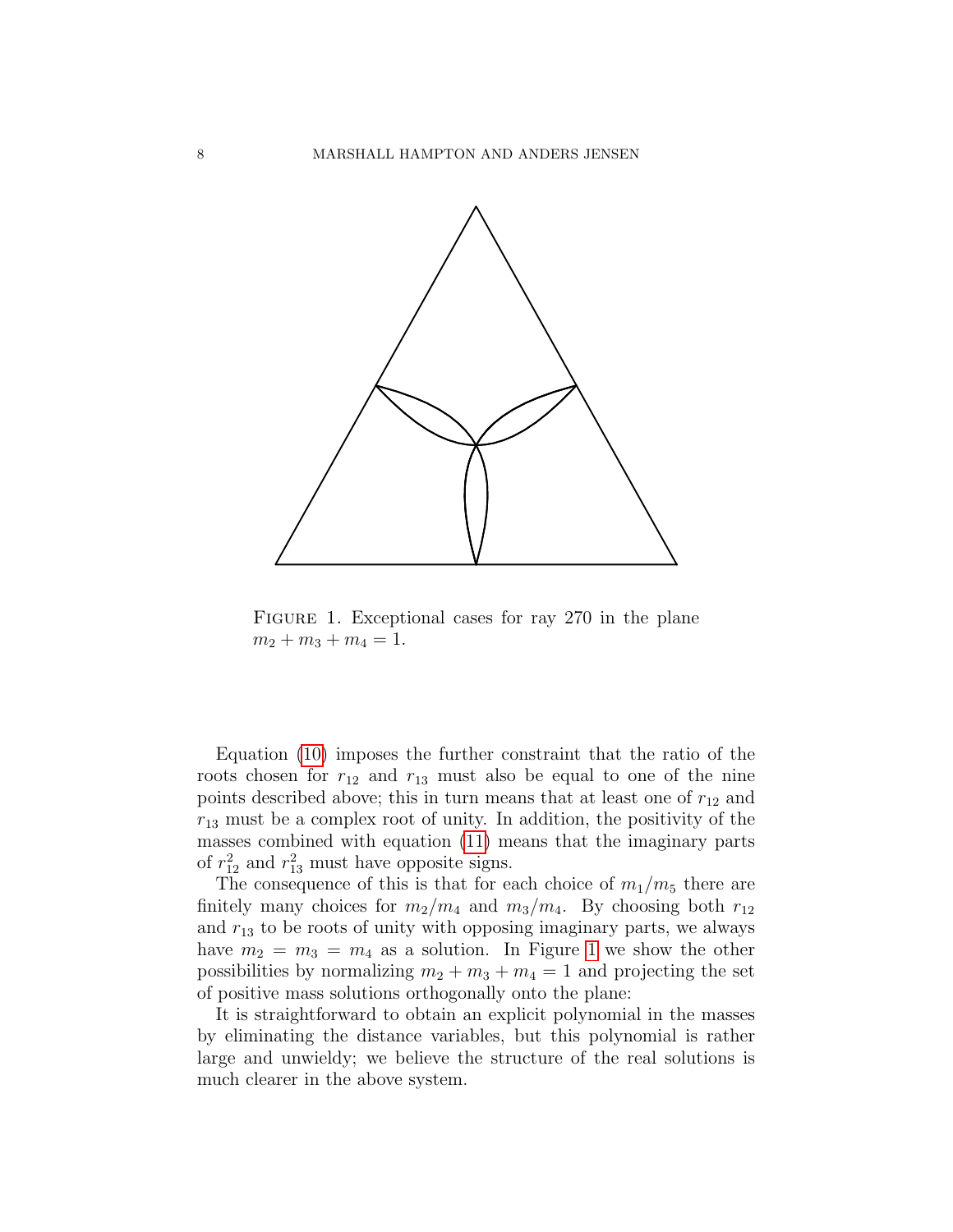# 6. An even more troublesome ray

<span id="page-8-0"></span>In this section we explain the possible exceptions to the finiteness result stemming from the ray with weight  $\omega_{275} = (1, 1, 1, 0, 1, 1, 0, 1, 0, 0)$ .

The initial forms of three of the Dziobek equations give us equations of the form

$$
r_{ij}^{-3} + r_{kl}^{-3} - r_{ik}^{-3} - r_{jl}^{-3} = 0
$$

for all choices  $\{i, j, k, l\} = \{1, 2, 3, 4\}.$ 

After removing common monomial factors, the remaining equations are binomials of the form  $r_{r5}^3 - r_{s5}^3$ . Using these binomials we may rewrite the Albouy-Chenciner initial form  $\text{in}_{\omega_{275}}(f_{i5})$  as  $\sum_{j \notin \{i,5\}} m_j r_{ij}^2$ . This works for  $i = 1, \ldots, 4$ .

Taking these four equations and multiplying the Dziobek equations by monomials, we get the following ideal in  $\mathbb{Q}[m_1, \ldots, m_4, r_{13}, \ldots, r_{34}]$ :

$$
\begin{aligned} J' &:= \langle m_4r_{14}^2+m_3r_{13}^2+m_2r_{12}^2,m_4r_{24}^2+m_3r_{23}^2+m_1r_{12}^2, \\ m_4r_{34}^2+m_2r_{23}^2+m_1r_{13}^2,m_3r_{34}^2+m_2r_{24}^2+m_1r_{14}^2, \\ -r_{13}^3r_{24}^3r_{34}^3+r_{12}^3r_{24}^3r_{34}^3+r_{12}^3r_{13}^3r_{34}^3-r_{12}^3r_{13}^3r_{24}^3, \\ -r_{14}^3r_{23}^3r_{24}^3+r_{13}^3r_{23}^3r_{24}^3+r_{13}^3r_{14}^3r_{24}^3-r_{13}^3r_{14}^3r_{23}^3, \\ -r_{14}^3r_{23}^3r_{34}^3+r_{12}^3r_{23}^3r_{34}^3+r_{12}^3r_{14}^3r_{34}^3-r_{12}^3r_{14}^3r_{23}^3 \rangle \end{aligned}
$$

The initial form of the Cayley-Menger determinant  $e_{CM}$  has four factors:

$$
(-r_{14}r_{23} - r_{13}r_{24} + r_{12}r_{34})(-r_{14}r_{23} + r_{13}r_{24} + r_{12}r_{34})
$$

$$
(r_{14}r_{23} - r_{13}r_{24} + r_{12}r_{34})(r_{14}r_{23} + r_{13}r_{24} + r_{12}r_{34}) = 0
$$

The first three of these factors are equivalent under permutations of  $(1, 2, 3, 4)$ , so we will only analyze the cases in which the first or last factor vanish.

We consider the ideals  $J' + \langle r_{14}r_{23} + r_{13}r_{24} + r_{12}r_{34} \rangle$  and  $J' + \langle r_{14}r_{23} + r_{12}r_{34} + r_{12}r_{34} \rangle$  $r_{13}r_{24} - r_{12}r_{34}$ . We wish to saturate with respect to all variables and thereafter eliminate the r-variables. Since our ideals are homogeneous in the grading of the masses and in the grading of the r-variables, any reduced Gröbner basis will work as an elimination Gröbner basis and our difficulty will be to saturate the variables rather than eliminating. The saturation can be carried out in Singular using for example [\[19,](#page-11-11) Lemma 12.1] for computing saturations by reverse lexicographic term orders. Saturating with respect to the variables in the following order worked out for us:

#### $m_4, m_3, r_{34}, r_{24}, r_{23}, r_{14}, r_{12}, r_{13}, m_1, m_2.$

In each case after computing the elimination ideal, we are left with a single polynomial in the cubes of the masses. For simplicity we will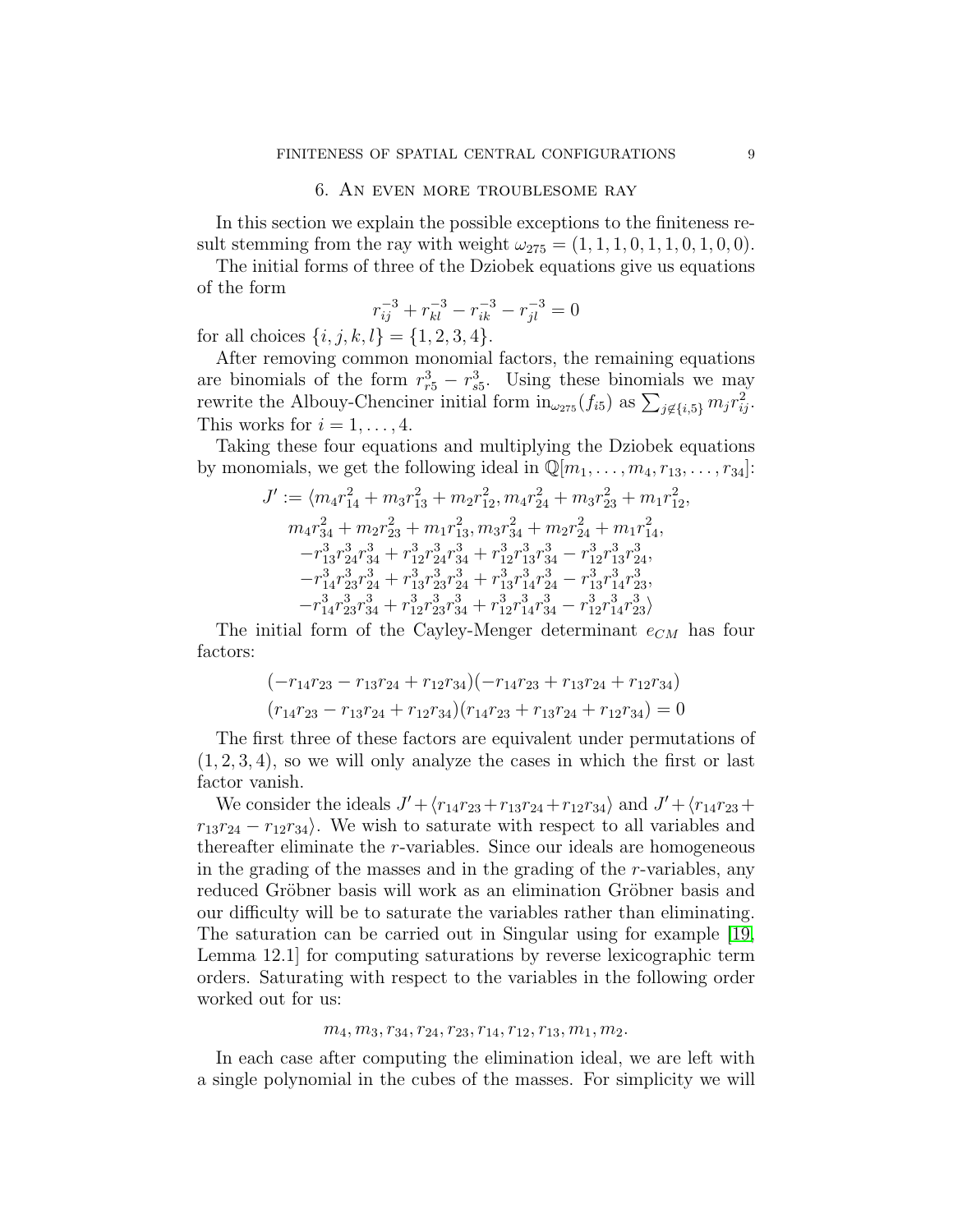use  $M_i = m_i^3$  as variables. The polynomial is homogeneous of degree 12, with a maximum degree of 6 in each variable. For the case in which  $-r_{14}r_{23}-r_{13}r_{24}+r_{12}r_{34}=0$  we will denote this polynomial by  $P_1$ , and in the case  $r_{14}r_{23} + r_{13}r_{24} + r_{12}r_{34}$  the polynomial will be denoted by  $P_2$ .

**Lemma 6.1.** The only real positive solutions for  $P_1$  are when  $M_1 = M_2$ (which implies  $m_1 = m_2$  for real masses) and

$$
\begin{split} P_{34}=&M_1^4-2M_1^3M_3-2M_1^3M_4+M_1^2M_3^2-12M_1^2M_3M_4+M_1^2M_4^2\\ &-2M_1M_3^2M_4-2M_1M_3M_4^2+M_3^2M_4^2=0 \end{split}
$$

or the corresponding case with  $\{M_1, M_2\}$  interchanged with  $\{M_3, M_4\}$ .

*Proof.* We will prove the result using interval arithmetic. Because  $P_1$  is homogeneous and symmetric under the interchanges  $M_1 \leftrightarrow M_2$ ,  $M_3 \leftrightarrow$  $M_4$ , and  $(M_1, M_2) \leftrightarrow (M_3, M_4)$ , we can dehomogenize by letting  $M_4 =$  $1 - M_1 - M_2 - M_3$  and restrict to the set  $\Omega$  given by  $0 \leq M_1 \leq$  $M_2 \leq 1 - M_1 - M_2 - M_3$  and  $M_3 \leq 1 - M_1 - M_2 - M_3$ . It was convenient to decompose this set into three tetrahedra  $\Omega_A$ ,  $\Omega_B$ , and  $\Omega_C$  with  $M_2 \leq M_3$ ,  $M_1 \leq M_3 \leq M_2$ , and  $M_3 < M_1$  respectively.

Our goal is to prove that  $P_1 > 0$  in the interior of  $\Omega$ . Our strategy is to show that the only critical points of  $P_1$  in the interior of  $\Omega$  are positive.  $P_1$  factors nicely on the boundary of  $\Omega$  and there it is easy to see that there are the zero-valued curves of minima described in the statement of the lemma.

To examine the critical points in  $\Omega$  with interval arithmetic is somewhat challenging due to the degeneracy of the zero set on its boundary, so we first applied the linear transformation A taking M-coordinates to y-coordinates according to the identities  $M_1 = y_1/4$ ,  $M_2 = y_2/3 + y_1/4$ ,  $M_3 = 1/2 - y_1/4 - y_2/6 - y_3/2$ . The tetrahedron  $\Omega_A$  maps to the tetrahedron  $\hat{\Omega}_A$  given by  $y_i \geq 0$ ,  $y_1 + y_2 + y_3 \leq 1$ . The key advantage of this transformation is that the zero set of  $\hat{P}_1(y_1, y_2, y_3)$  =  $P_1(A^{-1}(y_1, y_2, y_3))$  is contained in the planes  $y_2 = 0$  and  $y_3 = 0$ . This property causes the resultants  $R_{12} = \text{Res}_{y_1}(\partial \hat{P}_1/\partial y_1, \partial \hat{P}_1/\partial y_2)$  and  $R_{23} = \text{Res}_{y_1}(\partial \hat{P}_1/\partial y_2, \partial \hat{P}_1/\partial y_3)$  in  $\mathbb{C}[y_2, y_3]$  to have monomial factors of high degree instead of more complicated polynomial factors.

Some of the factors of these resultants can be seen to have no zeros in the projection of  $\Omega$  to the  $(y_2, y_3)$  plane. For example,  $R_{12}$  factorizes as

$$
y_2^5y_3^4(y_2-3y_3-3)^2(y_2-3y_3+3)^2(y_2+3y_3-3)^2(y_2+3y_3+3)^2(y_2^2+9y_3^2-9)^2f_1f_2
$$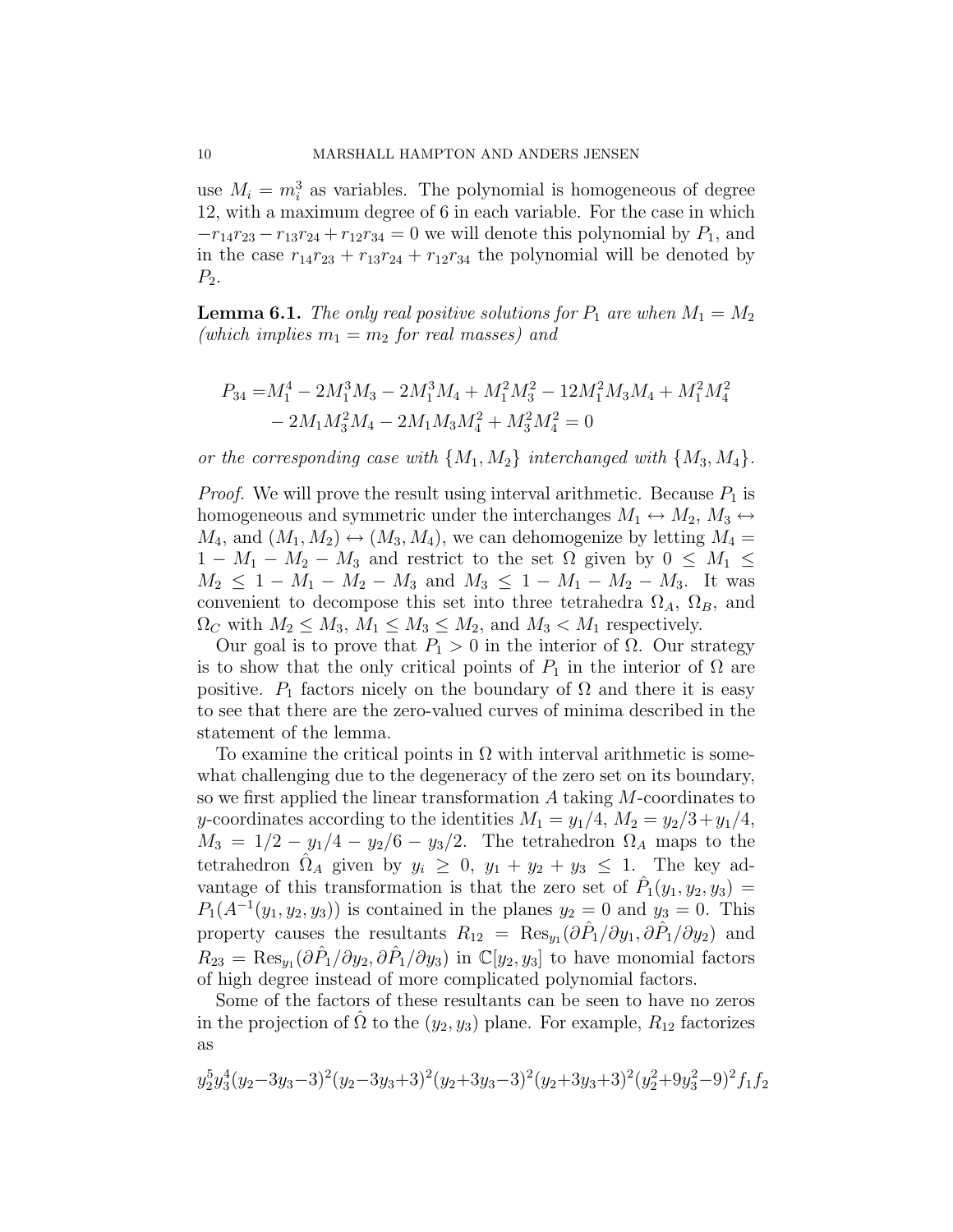where  $f_1$  has degree 24 and  $f_2$  has degree 48. It is straightforward to show that all the factors other than  $f_1$  and  $f_2$  do have no zeros in  $\Omega$ .

We use recursive interval arithmetic applied to  $\hat{P}_1$ , the derivatives of  $\hat{P}_1$ , and factors of the above resultants to exclude the existence of nonpositive critical values in the interior of  $\Omega$  except for very small neighborhoods of the two critical points  $(M_1, M_2, M_3) \in \{(0, 0, 0), (1/3, 1/3, 0)\}\$ where  $P_1$  is zero. For a given polynomial in *n*-variables  $x_1, \ldots, x_n$  we first view it in the ring  $\mathbb{Q}[x_1, \ldots, x_{n-1}][x_n]$  and obtain lower and upper bounds to the coefficients (which are single-variable polynomials in  $x_n$ ) by verifying numerical estimates with the real root isolation code of Carl Witty in Sage [\[21\]](#page-11-19). The remaining very small neighborhoods can be excluded by considering expansions of the second derivatives of  $P_1$ around these points.

 $P_2$  is simpler than  $P_1$  since it is symmetric under any interchange of masses. Thus it suffices to examine  $P_2$  on the set  $\Omega_A$ . The only real positive solutions occur when three masses are equal.

It should be possible to obtain much simpler proofs of the above statements by finding an appropriate decomposition of  $P_1$  and  $P_2$ , but we were unable to do so.

#### 7. Conclusion

We have shown that the Newtonian five-body problem has finitely many spatial central configurations, apart from some explicitly given possible exceptional cases for certain values of the mass parameters.

It seems likely that the spatial five-body central configurations are always finite for positive masses. Our possible exceptional cases often involve some equality between masses, but it is now known that there are finitely many central configurations in the case of five equal masses [\[10\]](#page-11-20). Presumably the failure of our methods to resolve our exceptional cases merely reflects the existence of additional syzygies in the leading terms of the generators of our ideal.

#### 8. Acknowledgments

Some of our computations were run on one of the Sage Foundation's 24-core Sun X4450s, supported by National Science Foundation Grant No. DMS-0821725. We were also both supported by the American Institute of Mathematics. Furthermore, the second author was supported by the German Research Foundation (Deutsche Forschungsgemeinschaft (DFG)) through the Institutional Strategy of the University of Göttingen.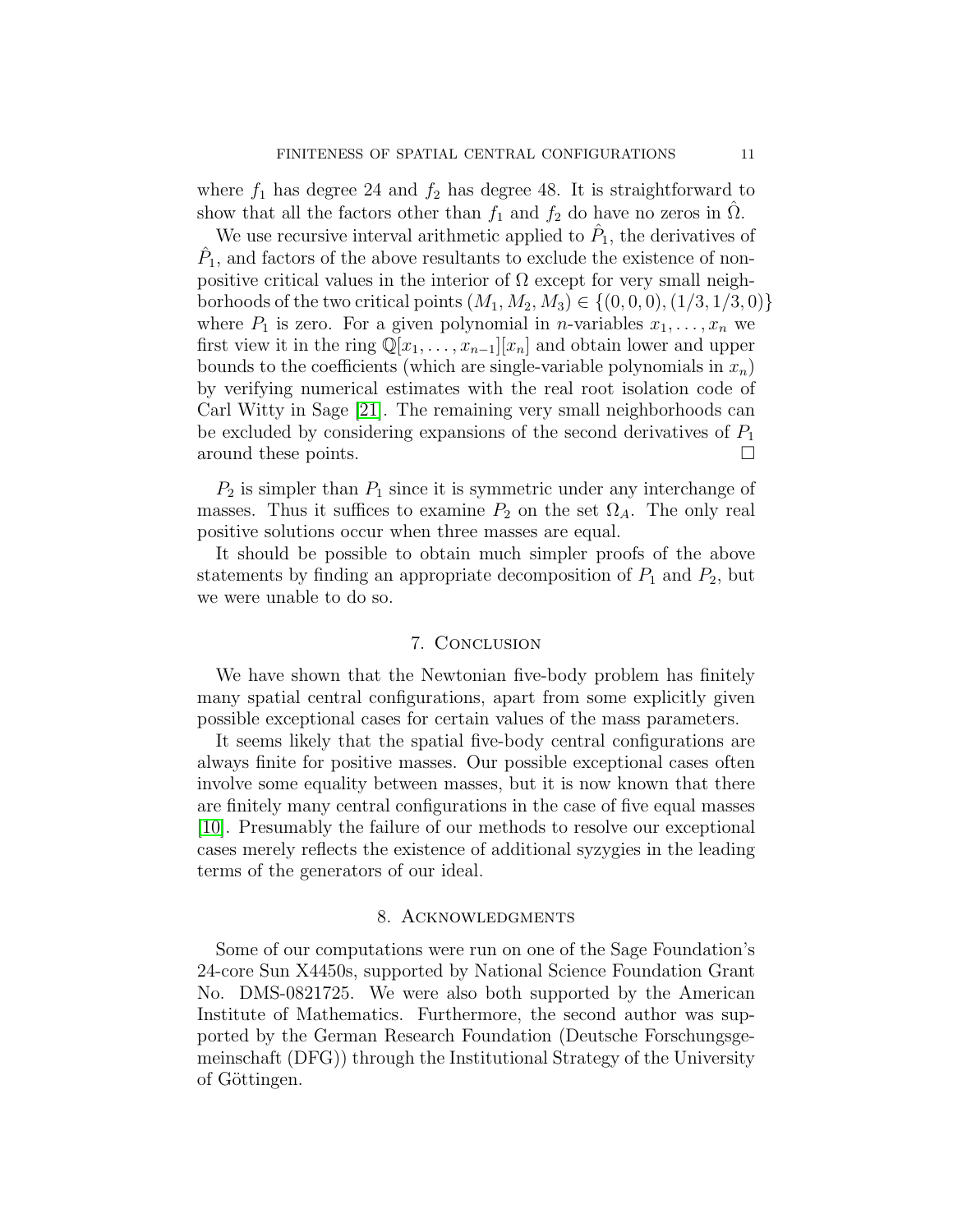# **REFERENCES**

- <span id="page-11-13"></span>1. A. Albouy and A. Chenciner, Le problème des n corps et les distances mutuelles, Inv. Math., 131 (1998) 151–184.
- <span id="page-11-7"></span>2. A. Albouy and V. Kaloshin, personal communication.
- <span id="page-11-15"></span>3. O. Dziobek, Über einen merkwürdigen Fall des Vielkörperproblems, Astron. Nach. **152** (1900) 33–46.
- <span id="page-11-1"></span>4. L. Euler, De motu rectilineo trium corporum se mutuo attrahentium, Novi Comm. Acad. Sci. Imp. Petrop. 11 (1767) 144-151.
- <span id="page-11-2"></span>5. M. Hampton and R. Moeckel, Finiteness of relative equilibria of the four-body problem, Inventiones Mathematicae 163 (2006), 289–312.
- <span id="page-11-12"></span>6. K. Hept and T. Theobald, Tropical bases by regular projections, Proc. Amer. Math. Soc. **137** (2009), 2233–2241.
- <span id="page-11-9"></span>7. A. N. Jensen, Algorithmic Aspects of Gröbner Fans and Tropical Varieties, Ph.D. Thesis, Department of Mathematical Sciences, University of Aarhus, Denmark (2007).
- <span id="page-11-10"></span>8. A. N. Jensen, Gfan, a software system for Gröbner fans, [http://www.math.](http://www.math.tu-berlin.de/~jensen/software/gfan/gfan.html) tu-berlin.de/<sup>∼</sup>[jensen/software/gfan/gfan.html](http://www.math.tu-berlin.de/~jensen/software/gfan/gfan.html).
- <span id="page-11-3"></span>9. J. L. Lagrange, Essai sur le probl`eme des trois corps, Œuvres, vol. 6 (1772).
- <span id="page-11-20"></span>10. T.-L. Lee and M. Santoprete, Central configurations of the five-body problem with equal masses, Cel. Mech. and Dynam. Astron. 104 (2009), 369-381.
- <span id="page-11-5"></span>11. R. Moeckel, Generic Finiteness for Dziobek Configurations, Trans. Amer. Math. Soc. 353 (2001) 4673-4686.
- <span id="page-11-16"></span>12. R. Moeckel, On central configurations, Math. Zeit. 205 (1990) 499–517.
- <span id="page-11-4"></span>13. F. R. Moulton, The Straight Line Solutions of the Problem of n Bodies, Ann. of Math. 12 (1910) 1-17.
- <span id="page-11-0"></span>14. I. Newton, Philosophi naturalis principia mathematica, Royal Society, London (1687).
- <span id="page-11-6"></span>15. G. Roberts, A continuum of relative equilibria in the five-body problem, Phys. D 127 (1999) no. 3-4, 141-145.
- <span id="page-11-14"></span>16. G. Roberts, personal communication.
- <span id="page-11-18"></span>17. W. A. Stein et al., Sage: Open Source Mathematical Software (Version 4.3.3), The Sage Development Team, 2010, <http://www.sagemath.org>.
- <span id="page-11-17"></span>18. G.-M. Greuel, G. Pfister, and H. Schönemann: SINGULAR  $3.0$  - A Computer Algebra System for Polynomial Computations in M. Kerber and M. Kohlhase: Symbolic Computation and Automated Reasoning, The Calculemus-2000 Symposium. (2001) 227–233.
- <span id="page-11-11"></span>19. B. Sturmfels, Gröbner bases and convex polytopes, volume 8 of University Lecture Series, American Mathematical Society, Providence, RI (1996).
- <span id="page-11-8"></span>20. B. Sturmfels, Solving systems of polynomial equations, volume 97 of CBMS Regional Conference Series in Mathematics. Published for the Conference Board of the Mathematical Sciences, Washington, DC (2002).
- <span id="page-11-19"></span>21. C. Witty, Isolate real roots of real polynomials, [http://www.sagemath.org/](http://www.sagemath.org/doc/reference/sage/rings/polynomial/real_roots.html) [doc/reference/sage/rings/polynomial/real](http://www.sagemath.org/doc/reference/sage/rings/polynomial/real_roots.html) roots.html.

Marshall Hampton, Department of Mathematics and Statistics, University of Minnesota, Duluth, 1117 University Drive, Duluth, MN, 55812, USA